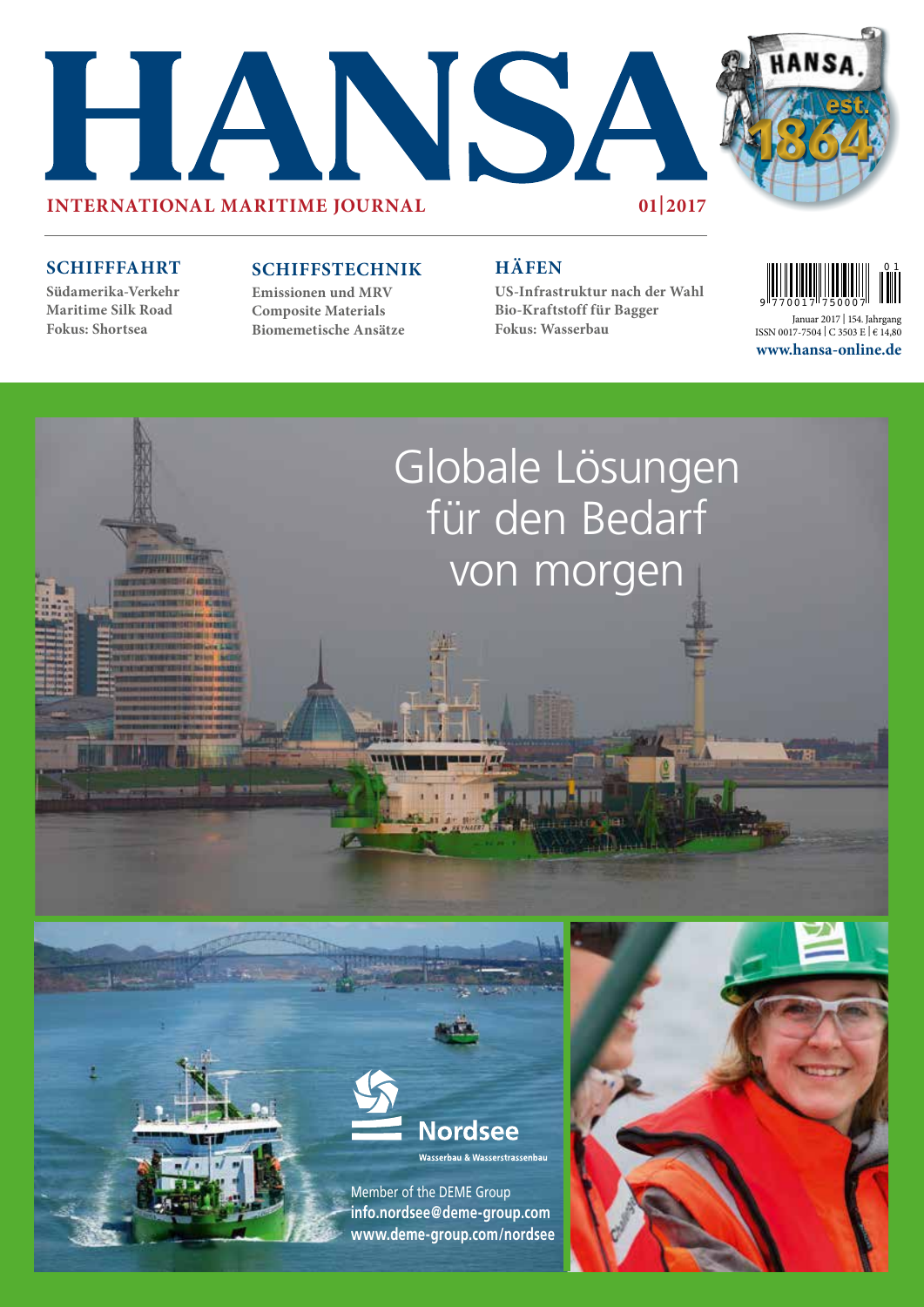# **Costs, not SECAs make RoRo steam slow**

The issue of speed is more complex for RoRo/RoPax vessels than other segments. A Swedish research team has addressed the preconditions for introducing slow steaming in Northern Europe and asked operators in Scandinavian waters how they prepared and have acted under SECA

In the northern European market, RoRo<br>
and RoPax shipping services often face<br>
is a throughout the service of the state of the services and RoPax shipping services often face direct competition with road and rail options that are generally less safe and more congested and potentially more damaging to the environment. The environmental performance of RoRo shipping is, however, critically dependent on sailing speed, energy efficiency and capacity utilisation. In 2014 the combination of a slow RoRo market, high bunker costs, the upcoming SECA regulations and customers increasingly sensitive to transport's environmental footprint triggered discussions on how the shipping industry could cope with the changed conditions.

Varying the speed is normal procedure in several shipping segments, mainly used for tying up capacity to raise freight rates but also for lowering bunker costs and environmental footprint. This is not very complicated for tank and dry bulk ships transporting low-value cargo for a single or a few shippers. The transport cost is high compared to the value of the goods and fuel costs constitute a major cost for the shipowners. Hence the shipowner and the shipper share an interest in low speed and can negotiate directly. AIS data for 2013– 2015 reveal typical speeds of 13–14 knots in the waters around Sweden.

Also trans-ocean container shipping applies slow steaming. In a previous project, the research team asked Swedish shippers how they are affected by slow steaming and a workshop revealed their coping strategies. As a large container vessel mixes a wide variety of cargo with different time requirements, the shipping lines cannot negotiate with all shippers, but one of the world's largest container shippers witnessed that even they were informed about changed timetables without previous dialogue. Slow steaming is particularly troublesome for one of the interviewed shippers, which started to manufacture in Sweden, continued in China and finalised its products in Sweden. When selling them in China they suffered from four slow steaming legs and they had to shift to air freight.

The issue of speed is even more complex for the RoPax vessels than other segments.

Bunker costs are less significant compared to time-dependent costs due to expensive vessels and large crews. The variety in demand is also as wide as it gets in the transport industry. Travellers with cars who want to cross the water to continue driving are mixed with passengers who want to eat, shop or just entertain themselves on board. Time-critical cargoes like vegetables, components scheduled for assembly, and e-commerce deliveries are loaded on lorries driven on board by drivers and mixed with less demanding goods loaded in unaccompanied semi-trailers or containers. Revenues obviously stem from the transport service, but there is also a time-dependent element in terms of sales on board.

Hence, scheduling is a big compromise between different time requirements and the compromise differs between routes, time of the day and season. Most customers want a high speed, but on some routes a slow speed is a value added for passengers who want to eat and lorry and bus drivers who want to use the crossing as resting time. To further complicate the issue, a lower speed might force the shipping line to deploy more or larger ships, choose a shorter crossing or skew the timetable between days. Competition with land modes and fixed connection is also likely to be affected. If the speed is significantly changed, the vessel might have to be reconfigured to get the right combination of shops, restaurants, bars, seating areas and cabins. In addition, operating far from the design speed is likely to necessitate rebuilding of the hull, change of propellers and possibly also adjustments to the engines.

### Significant inertia

There is thus significant inertia to slow steaming in the RoRo/RoPax segment. According to AIS data, speeds between 20 and 23 knots are common on open waters in the Baltic and North Seas, and some routes involve high-speed ferries like Destination Gotland's, which are built for up to 32 knots. Some years ago, however, SOL marketed its discontinued 14 knots RoRo service between Helsingborg and Travemünde as the »Slowest service in the South Baltic Sea«. The present study indicated that slow steaming is rare in the short sea RoRo/RoPax segment. It was also evident that, like the shipowners, researchers have paid less attention to slow steaming in the RoRo/RoPax segment than other shipping segments. One reason for the research community's reluctance is the contextual character of RoRo/RoPax with conditions shifting between geographical markets, routes and seasons making it hard to generalise results.

The research project was staged in 2013 when high bunker costs made alarmists claim that SECA would force the manufacturing industry to leave the shores of the Baltic Sea and that RoRo/RoPax shipping would be replaced by land modes. Some studies agreed with the alarmists while other analyses for the European Commission did not project any major modal backshift. Together with scrubbers and alternative fuels, slow steaming was put forward as a SECA mitigation strategy. Anyway, the sharp decline in the oil price by the end of 2014 made many of the studies obsolete and the shipping lines opting for just buying MGO looked like winners in the short run. In addition, it made the consequence analyses of SECA, including this one, difficult as the price of MGO dropped even below the price of HFO in mid-2014 and the price gap has decreased.

Nonetheless, for the interviews, 25 RoRo/RoPax companies operating in the North and Baltic Seas were approached and in the end, 11 managers participated in semi-structured personal or telephone interviews. The interviews focused on the companies' SECA compliance strategies, customer requirements, and current practice and future plans regarding slow steaming.

The research reveals that schedule flexibility, transit time and service reliability are crucial for the customers and the demand is highly price elastic. Vessel characteristics, operating route, and the price gap between MGO and HFO are some key parameters for the selection of an appropriate SECA compliance strategy. In the short